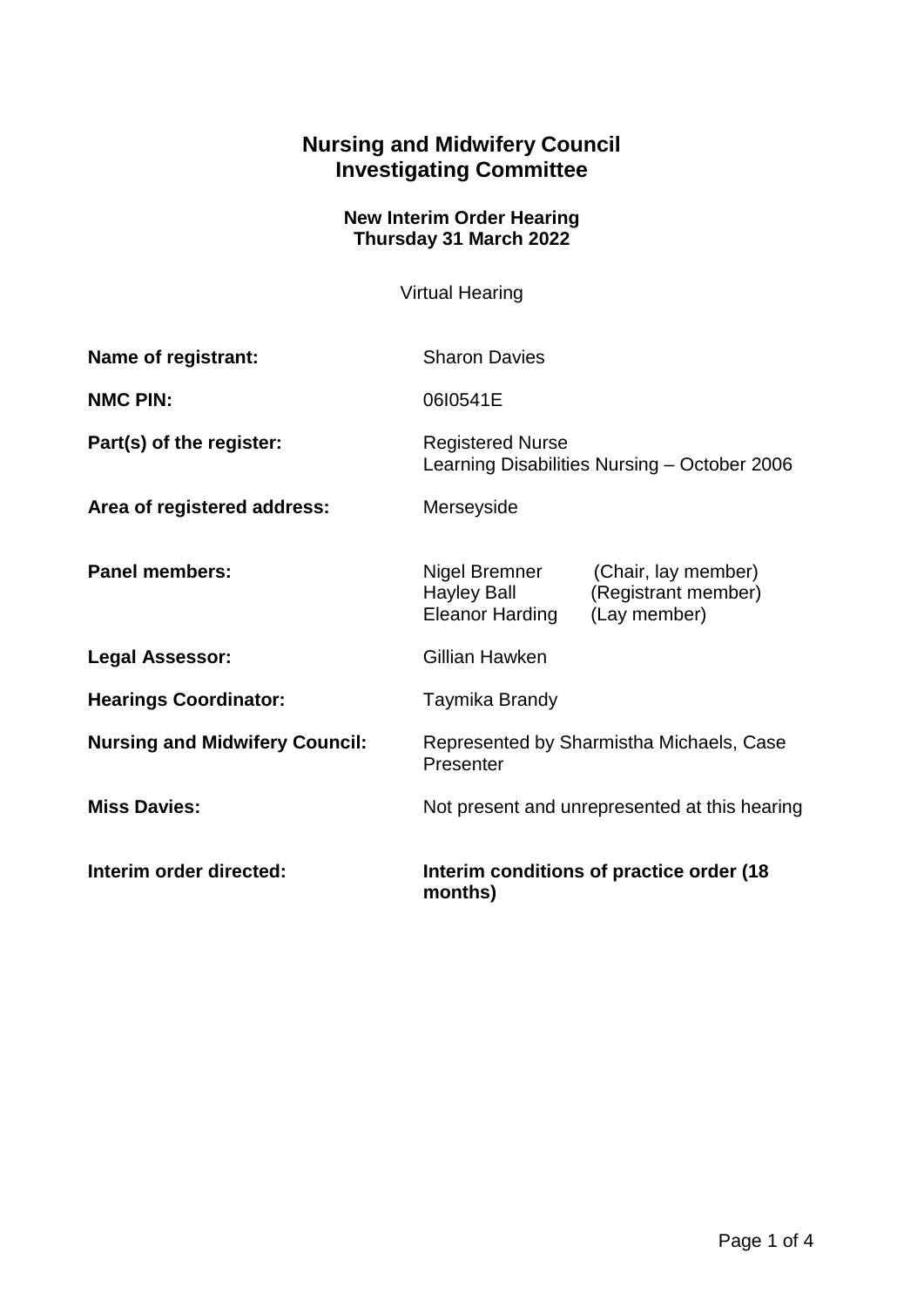## **Decision and reasons on interim order**

The panel decided to make an interim conditions of practice order for a period of 18 months.

The panel has determined that the following conditions are proportionate and appropriate:

For the purposes of these conditions, 'employment' and 'work' mean any paid or unpaid post in a nursing, midwifery or nursing associate role. Also, 'course of study' and 'course' mean any course of educational study connected to nursing, midwifery or nursing associates.

- 1. You must limit your nursing practice to a non patient-facing role
- 2. You must inform us within seven days of becoming aware of :
	- a. Any changes in your bail conditions.
	- b. The outcome of the police investigation.
	- c. Any other professional investigations.
- 3. You must keep us informed about anywhere you are working by:
	- a. Telling your case officer within seven days of accepting or leaving any employment.
	- b. Giving your case officer your employer's contact details.
- 4. You must keep us informed about anywhere you are studying by:
	- a. Telling your case officer within seven days of accepting any course of study.
	- b. Giving your case officer the name and contact details of the organisation offering that course of study.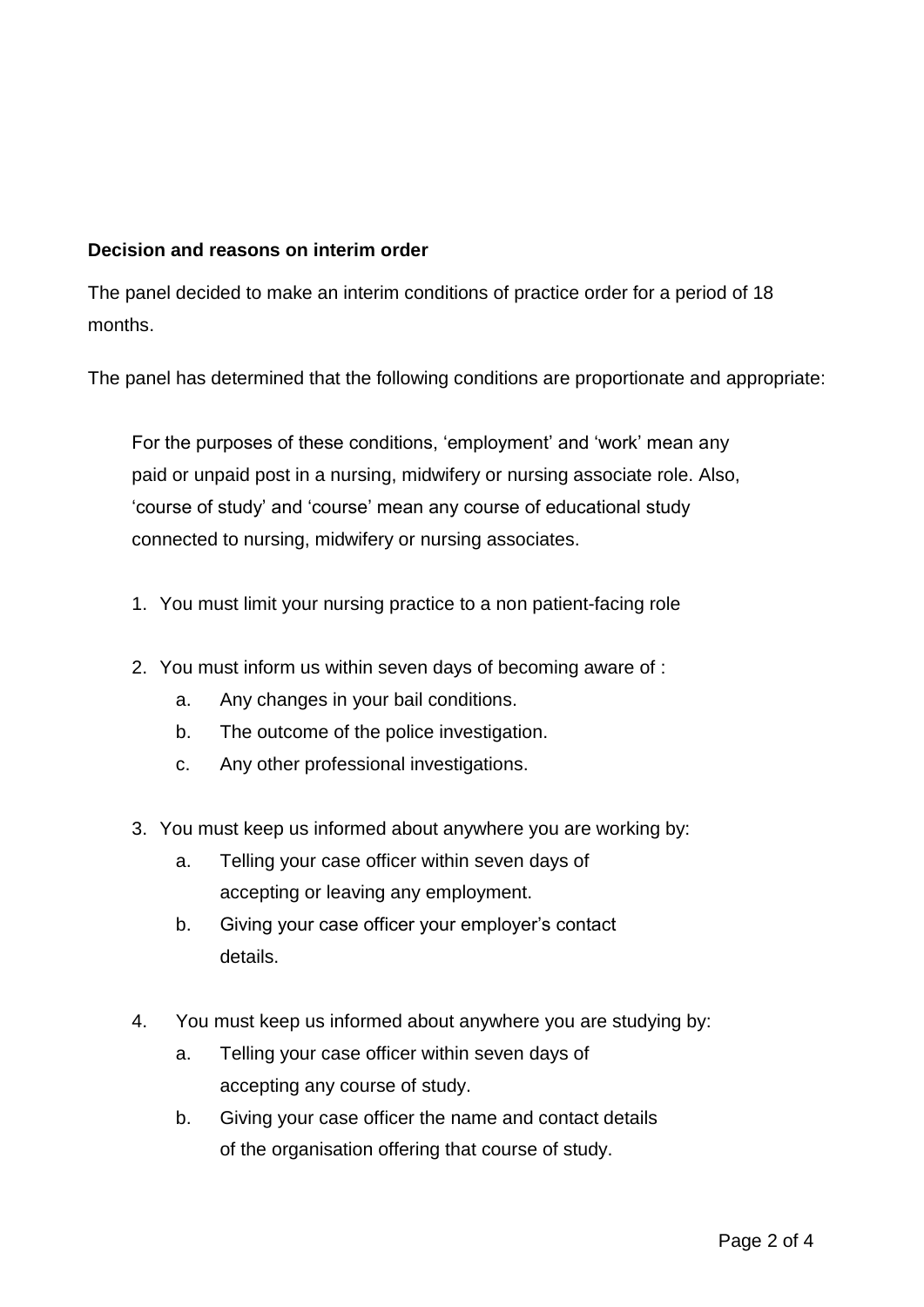- 5. You must immediately give a copy of these conditions to:
	- a. Any organisation or person you work for.
	- b. Any agency you apply to or are registered with for work.
	- c. Any employers you apply to for work (at the time of application).
	- d. Any establishment you apply to (at the time of application), or with which you are already enrolled, for a course of study.
	- e. Any current or prospective patients or clients you intend to see or care for on a private basis when you are working in a self-employed capacity
- 6. You must tell your case officer, within seven days of your becoming aware of:
	- a. Any clinical incident you are involved in.
	- b. Any investigation started against you.
	- c. Any disciplinary proceedings taken against you.
- 7. You must allow your case officer to share, as necessary, details about your performance, your compliance with and / or progress under these conditions with:
	- a. Any future employer.
	- b. Any educational establishment.
	- c. Any other person(s) involved in your retraining and/or supervision required by these conditions

Unless Miss Davies' case has already been concluded, this interim order must be reviewed before the end of the next six months and every six months thereafter. Additionally, Miss Davies or the NMC may ask for the interim order to be reviewed if any new evidence becomes available that may be relevant to the interim order.